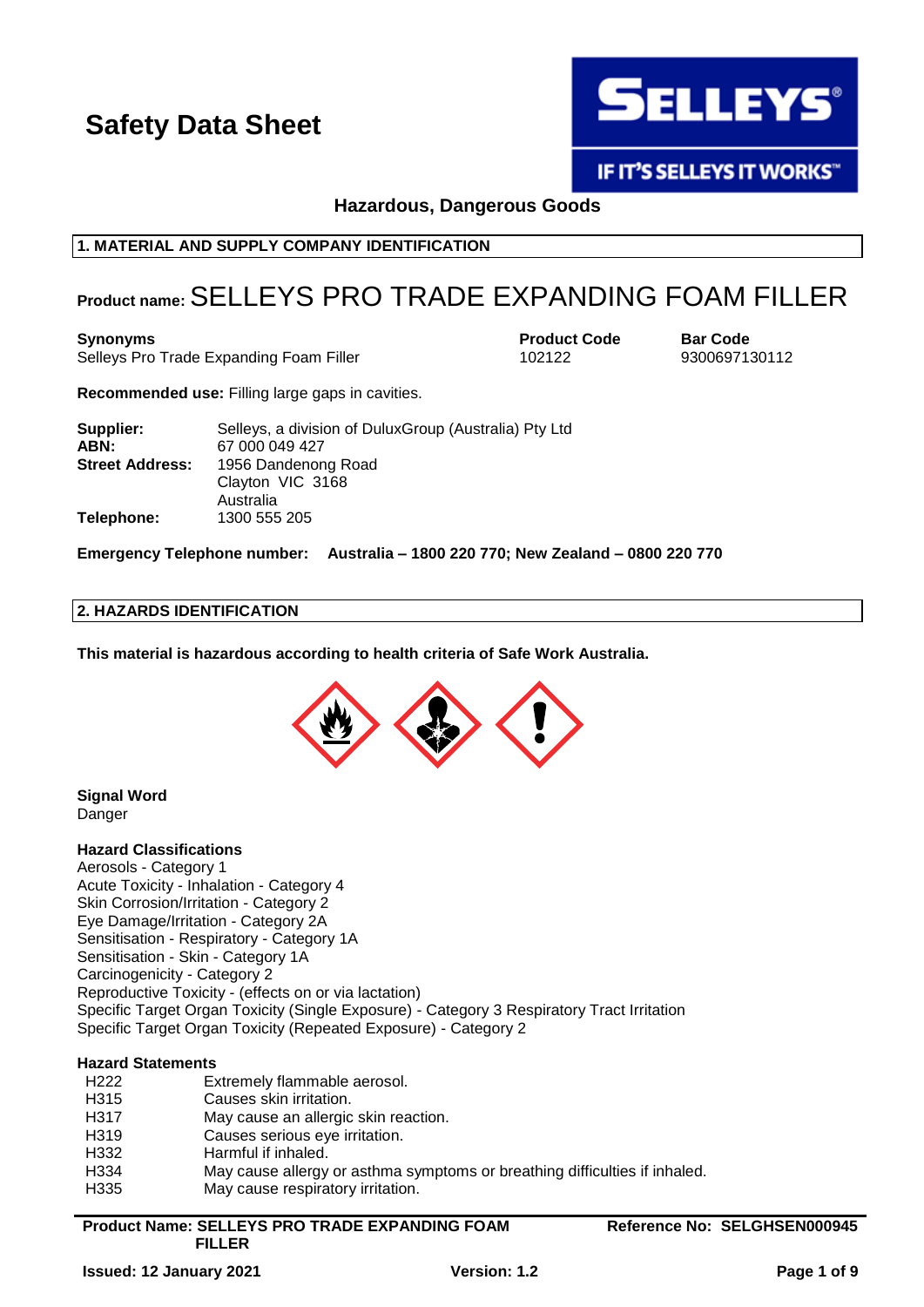

**IF IT'S SELLEYS IT WORKS"** 

- H351 Suspected of causing cancer.
- H362 May cause harm to breast-fed children.
- H373 May cause damage to organs through prolonged or repeated exposure.

## **Prevention Precautionary Statements**

- P102 Keep out of reach of children.
- P103 Read carefully and follow all instructions.
- P201 Obtain special instructions before use.
- P202 Do not handle until all safety precautions have been read and understood.
- P210 Keep away from heat/sparks/open flames/hot surfaces. No smoking.<br>P211 Do not spray on an open flame or other ignition sources.
- Do not spray on an open flame or other ignition sources.
- P251 Do not pierce or burn, even after use.
- P260 Do not breathe dust, fume, gas, mist, vapours or spray.
- P263 Avoid contact during pregnancy/while nursing.
- P264 Wash hands, face and all exposed skin thoroughly after handling.
- P270 Do not eat, drink or smoke when using this product.
- P271 Use only outdoors or in a well-ventilated area.
- P272 Contaminated work clothing should not be allowed out of the workplace.
- P281 Use personal protective equipment as required.
- P285 In case of inadequate ventilation wear respiratory protection.

#### **Response Precautionary Statements**

| P <sub>101</sub> | If medical advice is needed, have product container or label at hand.           |
|------------------|---------------------------------------------------------------------------------|
| P302+P352        | IF ON SKIN: Wash with plenty of water.                                          |
| P304+P340        | IF INHALED: Remove person to fresh air and keep comfortable for breathing.      |
| P305+P351+P338   | IF IN EYES: Rinse cautiously with water for several minutes. Remove contact     |
|                  | lenses, if present and easy to do. Continue rinsing.                            |
| P312             | Call a POISON CENTER/doctor if you feel unwell.                                 |
| P333+P313        | If skin irritation or rash occurs: Get medical advice/attention.                |
| P337+P313        | If eye irritation persists: Get medical advice/attention.                       |
| P342+P311        | If experiencing respiratory symptoms: Call a POISON CENTRE or doctor/physician. |
| P362             | Take off contaminated clothing.                                                 |
|                  |                                                                                 |

#### **Storage Precautionary Statements**

| P403+P233 | Store in a well-ventilated place. Keep container tightly closed.             |
|-----------|------------------------------------------------------------------------------|
| P405      | Store locked up.                                                             |
| P410+P412 | Protect from sunlight. Do not expose to temperatures exceeding 50 °C/122 °F. |

#### **Disposal Precautionary Statement**

P501 Dispose of contents/container in accordance with local, regional, national and international regulations.

#### **Poison Schedule:** Not Applicable

#### **DANGEROUS GOOD CLASSIFICATION**

Classified as Dangerous Goods by the criteria of the "Australian Code for the Transport of Dangerous Goods by Road & Rail" and the "New Zealand NZS5433: Transport of Dangerous Goods on Land".

**Dangerous Goods Class:** 2.1

| 3. COMPOSITION INFORMATION                                             |              |        |                              |
|------------------------------------------------------------------------|--------------|--------|------------------------------|
| <b>CHEMICAL ENTITY</b>                                                 |              | CAS NO | <b>PROPORTION</b>            |
| <b>Product Name: SELLEYS PRO TRADE EXPANDING FOAM</b><br><b>FILLER</b> |              |        | Reference No: SELGHSEN000945 |
| <b>Issued: 12 January 2021</b>                                         | Version: 1.2 |        | Page 2 of 9                  |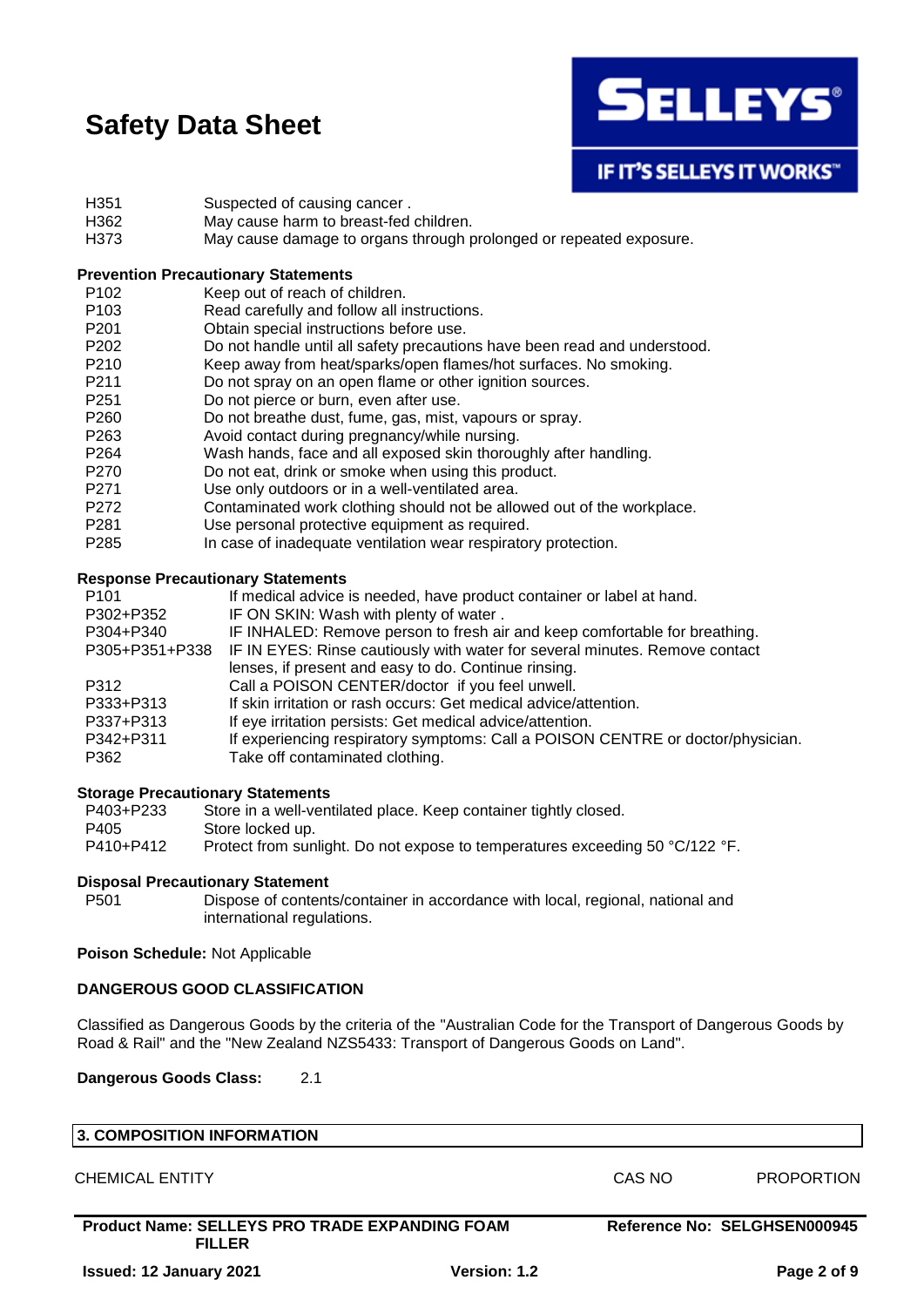Alkanes, C14-17, chloro- 85535-85-9 1 - 20 % (w/w) Isocyanic acid, polymethylenepolyphenylene ester 9016-87-9 >25 % (w/w) Isobutane 75-28-5 1-20 % (w/w) Dimethyl Ether 115-10-6 1-10 % (w/w) Propane 1 - 10 % (w/w) Ingredients determined to be Non-Hazardous Balance



## IF IT'S SELLEYS IT WORKS"

\_\_\_\_\_\_\_\_\_\_\_\_

100%

## **4. FIRST AID MEASURES**

If poisoning occurs, contact a doctor or Poisons Information Centre (Phone Australia 131 126, New Zealand 0800 764 766).

**Inhalation:** Effects may be delayed. Remove victim from exposure - avoid becoming a casualty. Remove contaminated clothing and loosen remaining clothing. Allow patient to assume most comfortable position and keep warm. Keep at rest until fully recovered. If breathing laboured and patient cyanotic (blue), ensure airways are clear and have a qualified person give oxygen through a facemask. If breathing has stopped apply artificial respiration at once. In the event of cardiac arrest, apply external cardiac massage. Seek immediate medical advice.

**Skin Contact:** Effects may be delayed. If skin or hair contact occurs, immediately remove contaminated clothing and flush skin and hair with running water. Continue flushing with water until advised to stop by the Poisons Information Centre or a Doctor; or for 15 minutes and transport to Doctor or Hospital. For gross contamination, immediately drench with water and remove clothing. Continue to flush skin and hair with plenty of water (and soap if material is insoluble). For skin burns, cover with a clean, dry dressing until medical help is available. If blistering occurs, do NOT break blisters. If swelling, redness, blistering, or irritation occurs seek medical assistance.

**Eye contact:** If in eyes, hold eyelids apart and flush the eyes continuously with running water. Continue flushing until advised to stop by the Poisons Information Centre or a Doctor; or for at least 15 minutes and transport to Doctor or Hospital.

**Ingestion:** Rinse mouth with water. If swallowed, do NOT induce vomiting. Give a glass of water to drink. Never give anything by the mouth to an unconscious patient. If vomiting occurs give further water. Seek medical advice.

**PPE for First Aiders:** Wear safety shoes, overalls, gloves, safety glasses, respirator. Use with adequate ventilation. If inhalation risk exists wear organic vapour/particulate respirator meeting the requirements of AS/NZS 1715 and AS/NZS 1716. Available information suggests that gloves made from nitrile rubber should be suitable for intermittent contact. However, due to variations in glove construction and local conditions, the user should make a final assessment. Always wash hands before smoking, eating, drinking or using the toilet. Wash contaminated clothing and other protective equipment before storing or re-using.

**Notes to physician:** Treat symptomatically. Effects may be delayed.

## **5. FIRE FIGHTING MEASURES**

## **Hazchem Code:** 2YE

**Suitable extinguishing media:** If material is involved in a fire use water fog (or if unavailable fine water spray), alcohol resistant foam, standard foam, dry agent (carbon dioxide, dry chemical powder).

**Product Name: SELLEYS PRO TRADE EXPANDING FOAM FILLER**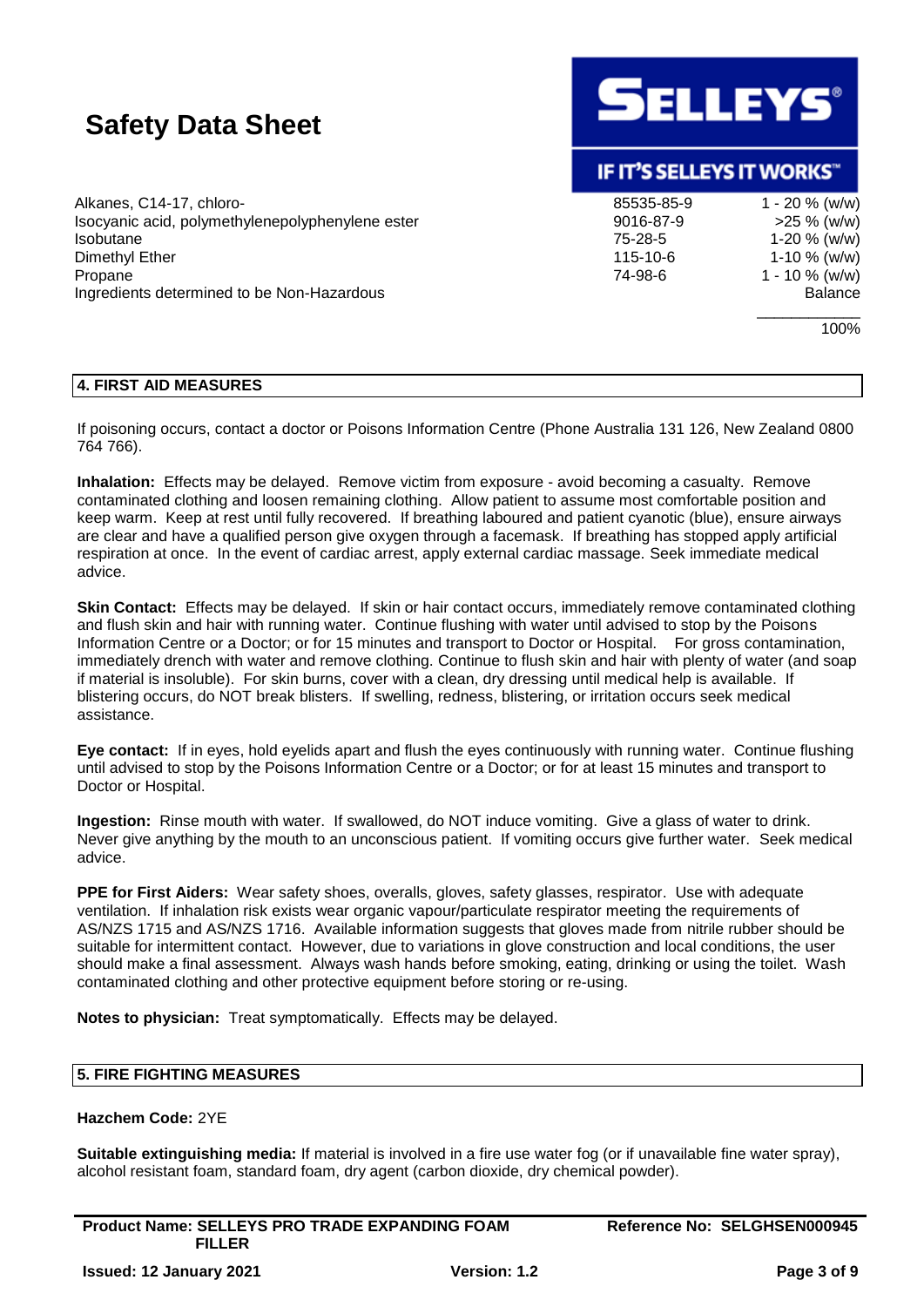

## **IF IT'S SELLEYS IT WORKS"**

**Specific hazards:** Extremely flammable aerosol. May form flammable vapour mixtures with air. Flameproof equipment necessary in area where this chemical is being used. Nearby equipment must be earthed. Electrical requirements for work area should be assessed according to AS3000. Vapour may travel a considerable distance to source of ignition and flash back. Avoid all ignition sources. All potential sources of ignition (open flames, pilot lights, furnaces, spark producing switches and electrical equipment etc) must be eliminated both in and near the work area. Do NOT smoke.

**Fire fighting further advice:** Heating can cause expansion or decomposition leading to violent rupture of containers. If safe to do so, remove containers from path of fire. Keep containers cool with water spray. On burning or decomposing may emit toxic fumes. Fire fighters to wear self-contained breathing apparatus and suitable protective clothing if risk of exposure to vapour or products of combustion or decomposition.

## **6. ACCIDENTAL RELEASE MEASURES**

#### **SMALL SPILLS**

Wear protective equipment to prevent skin and eye contamination. Avoid inhalation of gas. If safe to do so, isolate the leak. Increase ventilation to assist with dispersion.

#### **LARGE SPILLS**

If safe to do so, shut off all possible sources of ignition. Clear area of all unprotected personnel. Use a spark-free shovel. If safe to do so, isolate the leak. Increase ventilation to assist with dispersion. If contamination of crops, sewers or waterways has occurred advise local emergency services.

#### **Dangerous Goods - Initial Emergency Response Guide No:** 49

#### **7. HANDLING AND STORAGE**

**Handling:** Avoid eye contact and skin contact. Avoid inhalation of vapour, mist or aerosols.

**Storage:** Store in a cool, dry, well-ventilated place and out of direct sunlight. Store away from foodstuffs. Store away from incompatible materials described in Section 10. Store away from sources of heat and/or ignition. Store locked up. Do not expose to temperatures exceeding 50 °C/122 °F Keep containers closed when not in use - check regularly for leaks.

This material is classified as a Division 2.1 Flammable Gas as per the criteria of the "Australian Code for the Transport of Dangerous Goods by Road & Rail" and/or the "New Zealand NZS5433: Transport of Dangerous Goods on Land" and must be stored in accordance with the relevant regulations.

## **8. EXPOSURE CONTROLS / PERSONAL PROTECTION**

#### **National occupational exposure limits:**

|                | TWA |       | <b>STEL</b> |       | <b>NOTICES</b>           |
|----------------|-----|-------|-------------|-------|--------------------------|
|                | ppm | mg/m3 | ppm         | mg/m3 |                          |
| Dimethyl ether | 400 | 760   | 500         | 950   | $\sim$                   |
| Propane        |     |       |             |       | $\overline{\phantom{a}}$ |

As published by Safe Work Australia.

TWA - The time-weighted average airborne concentration over an eight-hour working day, for a five-day working week over an entire working life.

| <b>Product Name: SELLEYS PRO TRADE EXPANDING FOAM</b> | Reference No: SELGHSEN000945 |
|-------------------------------------------------------|------------------------------|
| <b>FILLER</b>                                         |                              |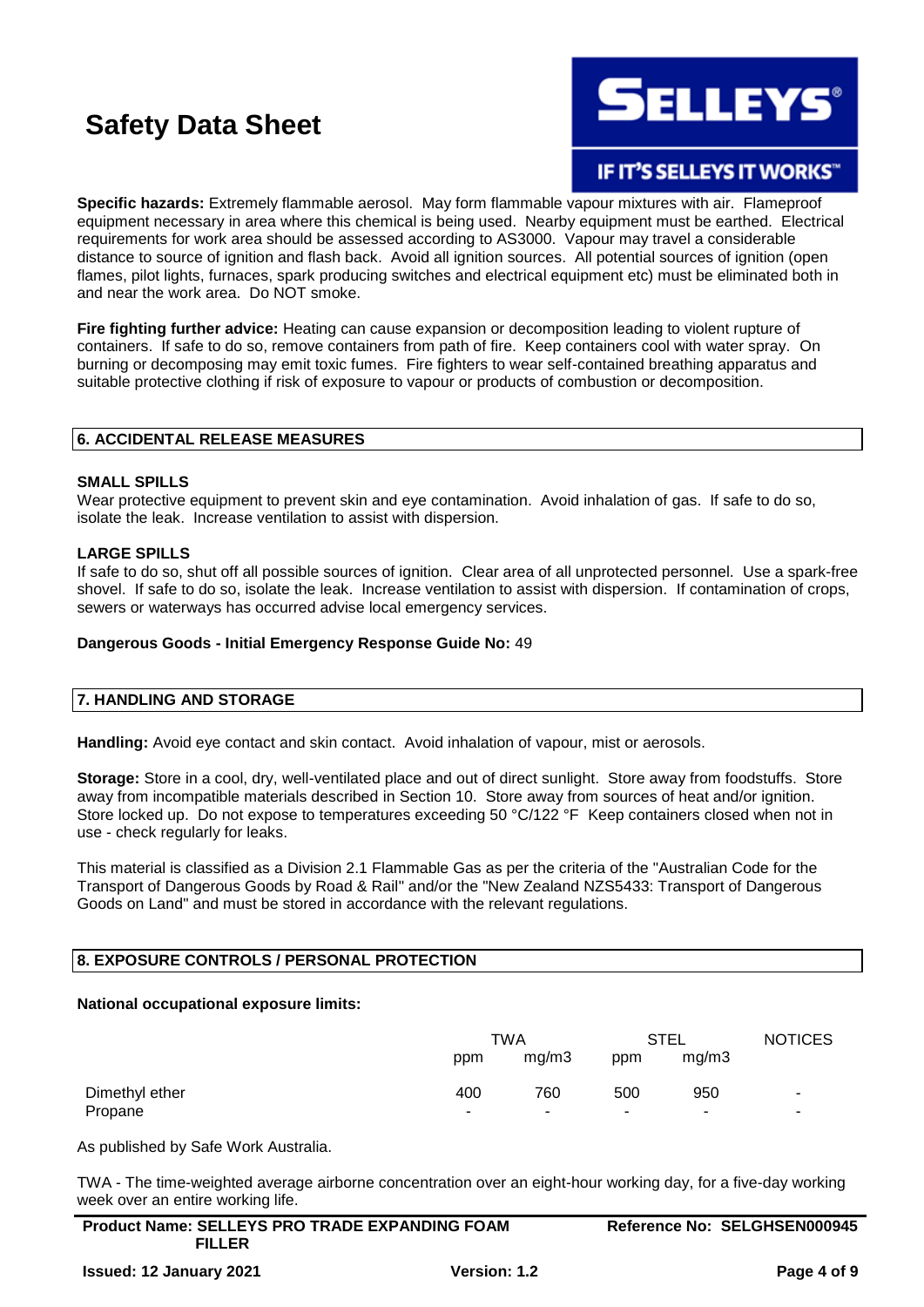

STEL (Short Term Exposure Limit) - the average airborne concentration over a 15 minute period which should not be exceeded at any time during a normal eight-hour workday.

These Exposure Standards are guides to be used in the control of occupational health hazards. All atmospheric contamination should be kept to as low a level as is workable. These exposure standards should not be used as fine dividing lines between safe and dangerous concentrations of chemicals. They are not a measure of relative toxicity.

If the directions for use on the product label are followed, exposure of individuals using the product should not exceed the above standard. The standard was created for workers who are routinely, potentially exposed during product manufacture.

**Biological Limit Values:** As per the "National Model Regulations for the Control of Workplace Hazardous Substances (Safe Work Australia)" the ingredients in this material do not have a Biological Limit Allocated.

**Engineering Measures:** Ensure ventilation is adequate to maintain air concentrations below Exposure Standards. Use only in well ventilated areas. Use with local exhaust ventilation or while wearing appropriate respirator. Vapour heavier than air - prevent concentration in hollows or sumps. Do NOT enter confined spaces where vapour may have collected.

**Personal Protection Equipment:** SAFETY SHOES, OVERALLS, GLOVES, SAFETY GLASSES, RESPIRATOR.

Wear safety shoes, overalls, gloves, safety glasses, respirator. Use with adequate ventilation. If inhalation risk exists wear organic vapour/particulate respirator meeting the requirements of AS/NZS 1715 and AS/NZS 1716. Available information suggests that gloves made from nitrile rubber should be suitable for intermittent contact. However, due to variations in glove construction and local conditions, the user should make a final assessment. Always wash hands before smoking, eating, drinking or using the toilet. Wash contaminated clothing and other protective equipment before storing or re-using.

**Hygiene measures:** Keep away from food, drink and animal feeding stuffs. When using do not eat, drink or smoke. Wash hands prior to eating, drinking or smoking. Avoid contact with clothing. Avoid eye contact and skin contact. Avoid inhalation of vapour, mist or aerosols. Ensure that eyewash stations and safety showers are close to the workstation location.

## **9. PHYSICAL AND CHEMICAL PROPERTIES**

| Form:   | Aerosol |
|---------|---------|
| Colour: | Cream   |
| Odour:  | Solvent |

**Solubility: Insoluble in water.** Soluble in organic solvents. **Specific Gravity:** 0.95 **Relative Vapour Density (air=1):** >1 **Vapour Pressure (20 °C):** N Av **Flash Point (°C):** -104 (Propane) **Flammability Limits (%):** 3.0 - 16.0 **Autoignition Temperature (°C):** 235 **Melting Point/Range (°C):** N Av **Boiling Point/Range (°C):** N Av **Decomposition Point (°C):** N Av **pH:** N Av **Viscosity:** N Av Total VOC (g/Litre): 196 g/L

**Product Name: SELLEYS PRO TRADE EXPANDING FOAM FILLER**

**Reference No: SELGHSEN000945**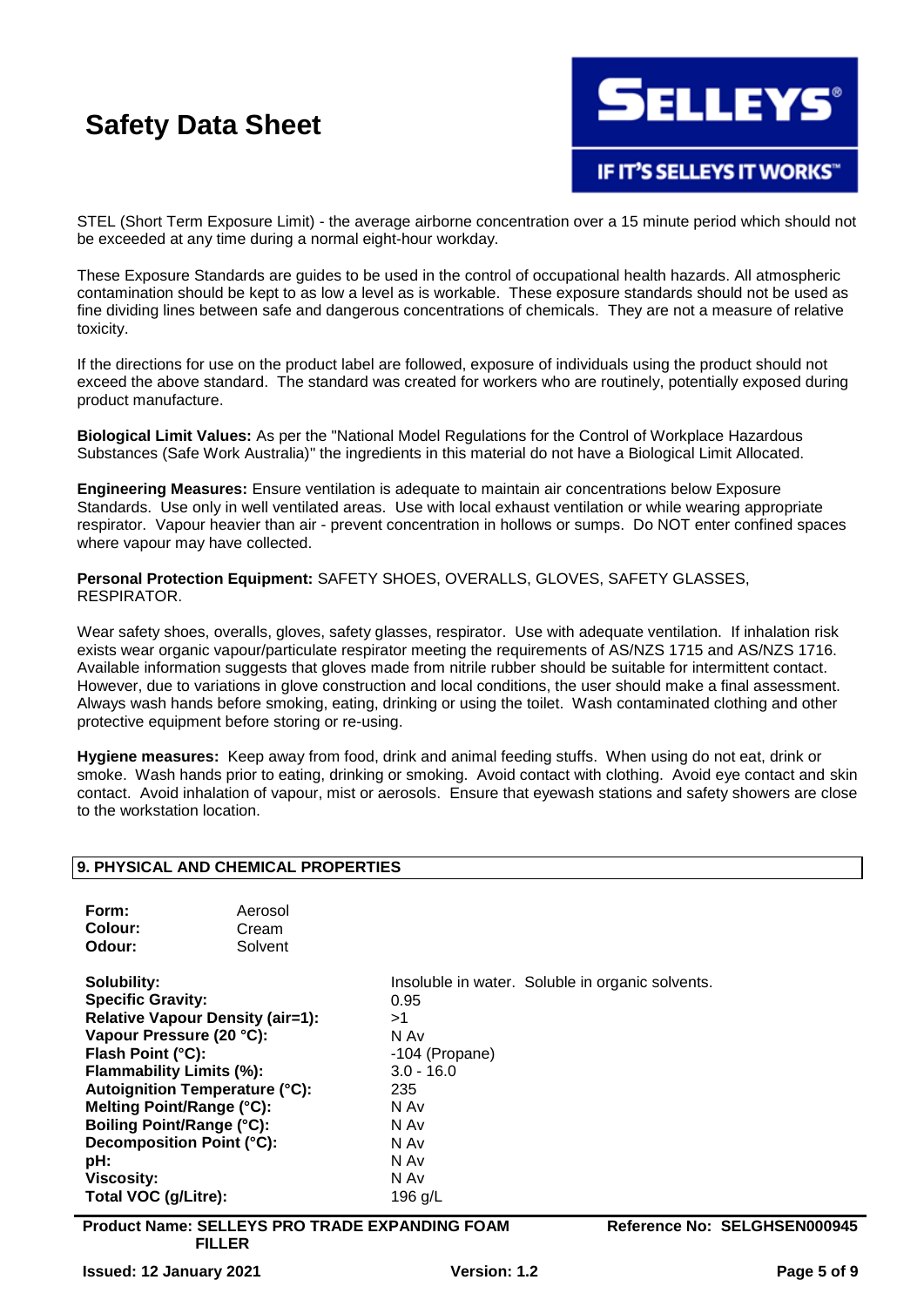

(Typical values only - consult specification sheet)  $N Av = Not available, N App = Not applicable$ 

### **10. STABILITY AND REACTIVITY**

**Chemical stability:** This material is thermally stable when stored and used as directed.

**Conditions to avoid:** Elevated temperatures and sources of ignition.

**Incompatible materials:** Oxidising agents.

**Hazardous decomposition products:** Oxides of carbon and nitrogen, smoke and other toxic fumes.

**Hazardous reactions:** No known hazardous reactions.

## **11. TOXICOLOGICAL INFORMATION**

No adverse health effects expected if the product is handled in accordance with this Safety Data Sheet and the product label. Symptoms or effects that may arise if the product is mishandled and overexposure occurs are:

## **Acute Effects**

**Inhalation:** Harmful if inhaled. Material is an irritant to mucous membranes and respiratory tract. A respiratory sensitiser. Can cause possible allergic reactions.

**Skin contact:** Contact with skin will result in irritation. A skin sensitiser. Repeated or prolonged skin contact may lead to allergic contact dermatitis.

**Ingestion:** Swallowing can result in nausea, vomiting and irritation of the gastrointestinal tract.

**Eye contact:** An eye irritant.

### **Acute toxicity**

**Inhalation:** This material has been classified as a Category 4 Hazard. Acute toxicity estimate (based on ingredients): 2,500 < LC50 ≤ 20,000 ppm

**Skin contact:** This material has been classified as non-hazardous. Acute toxicity estimate (based on ingredients): >2,000 mg/Kg bw

**Ingestion:** This material has been classified as non-hazardous. Acute toxicity estimate (based on ingredients): >2,000 mg/Kg bw

**Corrosion/Irritancy:** Eye: this material has been classified as not corrosive or irritating to eyes. Skin: this material has been classified as a Category 2 Hazard (reversible effects to skin).

Sensitisation: Inhalation: this material has been classified as a Category 1A Hazard (respiratory sensitiser). Skin: this material has been classified as a Category 1A Hazard (skin sensitiser).

**Aspiration hazard:** This material has been classified as non-hazardous.

**Specific target organ toxicity (single exposure):** This material has been classified as a Category 3 Hazard.

| <b>Product Name: SELLEYS PRO TRADE EXPANDING FOAM</b> |              | Reference No: SELGHSEN000945 |             |
|-------------------------------------------------------|--------------|------------------------------|-------------|
| <b>FILLER</b>                                         |              |                              |             |
| <b>Issued: 12 January 2021</b>                        | Version: 1.2 |                              | Page 6 of 9 |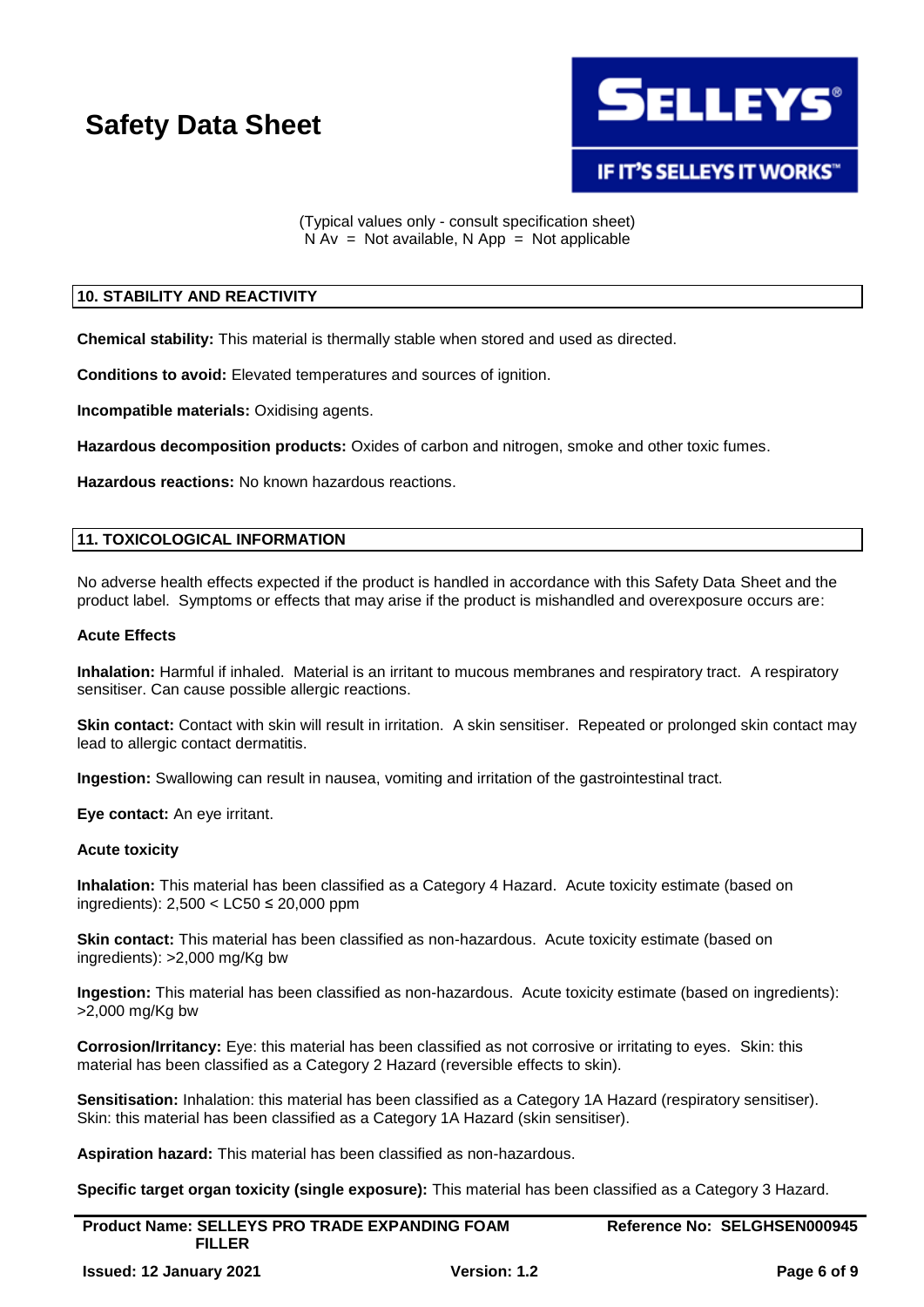

Exposure via inhalation may result in respiratory irritation.

## **Chronic Toxicity**

**Mutagenicity:** This material has been classified as non-hazardous.

**Carcinogenicity:** This material has been classified as a Category 2 Hazard.

**Reproductive toxicity (including via lactation):** This material has been classified as non-hazardous.

**Specific target organ toxicity (repeat exposure):** This material has been classified as a Category 2 Hazard.

## **12. ECOLOGICAL INFORMATION**

Avoid contaminating waterways.

**Acute aquatic hazard:** This material has been classified as non-hazardous. Acute toxicity estimate (based on ingredients): >100 mg/L

**Long-term aquatic hazard:** This material has been classified as a Category Chronic 2 Hazard (9.1B New Zealand). Non-rapidly or rapidly degradable substance for which there are adequate chronic toxicity data available OR in the absence of chronic toxicity data, Acute toxicity estimate (based on ingredients): 1 - 10 mg/L, where the substance is not rapidly degradable and/or BCF  $\geq$  500 and/or log K<sub>ow</sub>  $\geq$  4.

**Ecotoxicity:** No information available.

**Persistence and degradability:** No information available.

**Bioaccumulative potential:** No information available.

**Mobility:** No information available.

## **13. DISPOSAL CONSIDERATIONS**

Persons conducting disposal, recycling or reclamation activities should ensure that appropriate personal protection equipment is used, see "Section 8. Exposure Controls and Personal Protection" of this SDS.

If possible material and its container should be recycled. If material or container cannot be recycled, dispose in accordance with local, regional, national and international Regulations.

#### **14. TRANSPORT INFORMATION**

#### **ROAD AND RAIL TRANSPORT**

Classified as Dangerous Goods by the criteria of the "Australian Code for the Transport of Dangerous Goods by Road & Rail" and the "New Zealand NZS5433: Transport of Dangerous Goods on Land".



**UN No:** 1950

**Product Name: SELLEYS PRO TRADE EXPANDING FOAM** 

**Reference No: SELGHSEN000945**

**FILLER**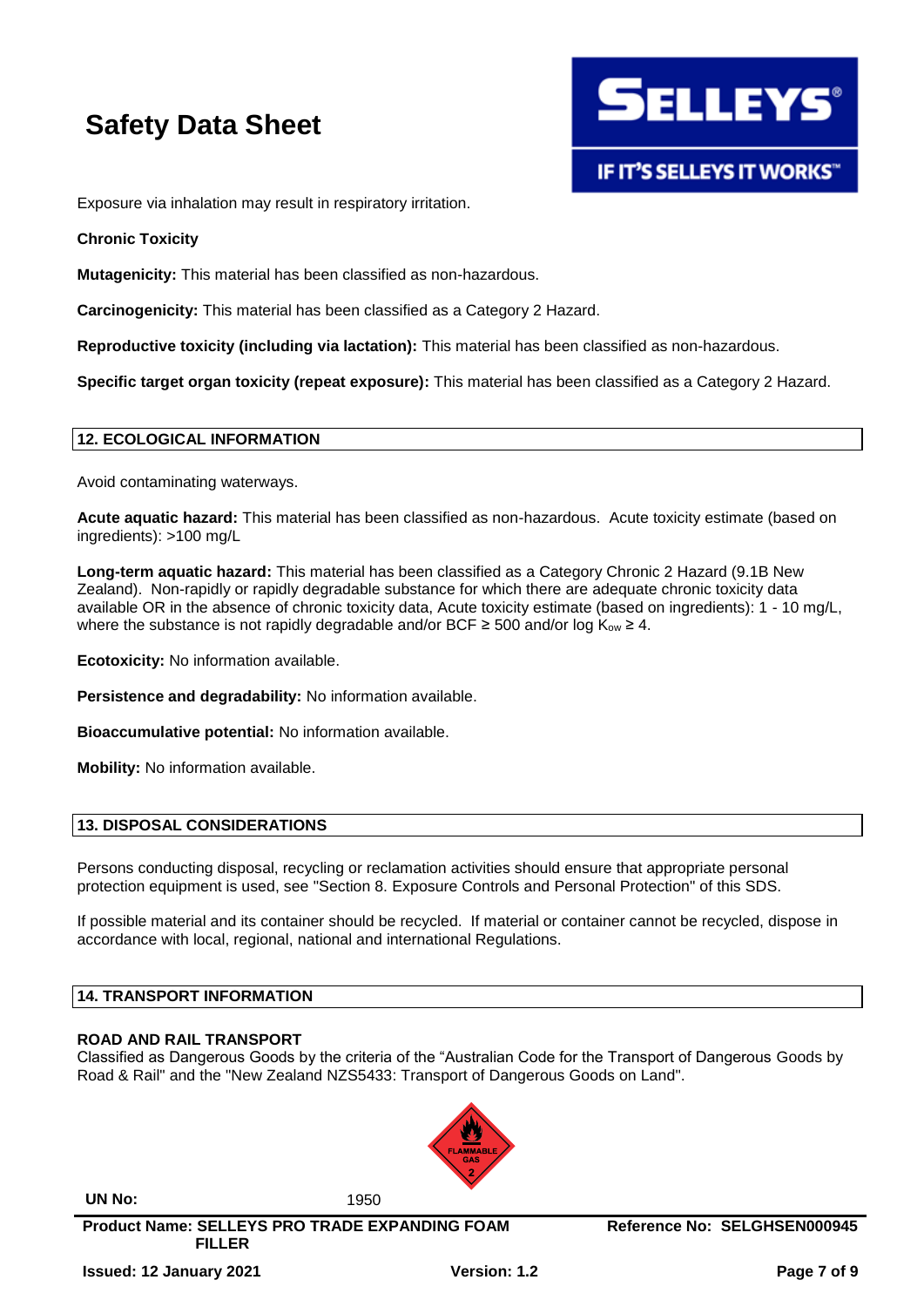

| Dangerous Goods Class:              | 21   |
|-------------------------------------|------|
| <b>Packing Group:</b>               | None |
| <b>Hazchem Code:</b>                | 2YF  |
| <b>Emergency Response Guide No:</b> | 49   |
|                                     |      |

**Proper Shipping Name:** AEROSOLS

**Segregation Dangerous Goods:** Not to be loaded with explosives (Class 1), flammable liquids (Class 3), if both are in bulk, flammable solids (Class 4.1), spontaneously combustible substances (Class 4.2), dangerous when wet substances (Class 4.3), oxidising agents (Class 5.1), organic peroxides (Class 5.2) or radioactive substances (Class 7). Exemptions may apply.

#### **MARINE TRANSPORT**

Classified as Dangerous Goods by the criteria of the International Maritime Dangerous Goods Code (IMDG Code) for transport by sea.

|                                                                  | FL                 |  |  |
|------------------------------------------------------------------|--------------------|--|--|
| UN No:<br><b>Dangerous Goods Class:</b><br><b>Packing Group:</b> | 1950<br>21<br>None |  |  |
| <b>Proper Shipping Name:</b>                                     | <b>AEROSOLS</b>    |  |  |

### **AIR TRANSPORT**

Classified as Dangerous Goods by the criteria of the International Air Transport Association (IATA) Dangerous Goods Regulations for transport by air.



**UN No:** 1950 **Dangerous Goods Class:** 2.1 Packing Group: None

**Proper Shipping Name:** AEROSOLS, FLAMMABLE

#### **15. REGULATORY INFORMATION**

#### **This material is not subject to the following international agreements:**

Montreal Protocol (Ozone depleting substances) The Stockholm Convention (Persistent Organic Pollutants) The Rotterdam Convention (Prior Informed Consent) Basel Convention (Hazardous Waste) International Convention for the Prevention of Pollution from Ships (MARPOL)

## **This material/constituent(s) is covered by the following requirements:**

**Product Name: SELLEYS PRO TRADE EXPANDING FOAM FILLER**

**Reference No: SELGHSEN000945**